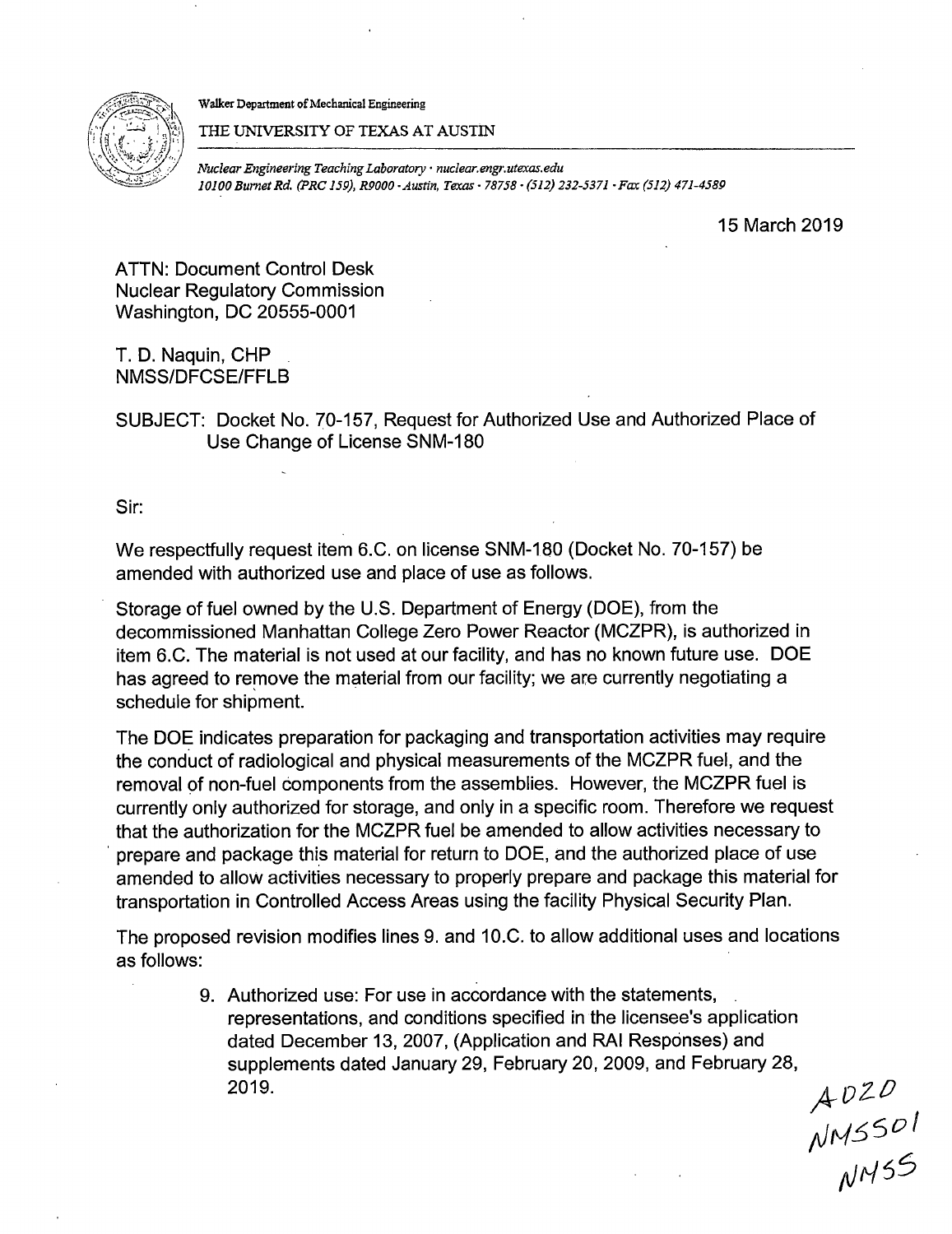10.Authorized place of use: The Nuclear Engineering Teaching Laboratory (NETL) located at the University's J. J. Pickle Research Campus. C. License Condition 6C material - Used at NETL

This proposed amendment will allow a significant reduction of SNM inventory in the facility. The security classification/categorization of 10 CFR Part 73 (Category Ill, Special nuclear material of low strategic significance) is unchanged. Therefore, the Physical Security Plan is not affected by this change. The Radiological Protection Program and the Emergency Plan are not affected by this change. No facility changes (physical or procedural) are required for this proposed amendment.

*)* 

The· proposed amendment does not change possession limits nor does it authorize activities significantly different from current routine facility activities. Therefore, there is reasonable assurance that the health and safety of the public will not be endangered by this proposed amendment.

Following removal of the MCZPR fuel and successful completion of two other activities (approval of a license amendment request for Docket 50-62 License R-129 to allow possession of the PuBe sources of SNM-180 line item 6.8 - in process, and DOE removal of materials in line 6.A to a DOE facility - preparation for transport in process), we intend to request termination of license SNM-180.

If there are any questions, please feel free to contact P. M. Whaley at whaley@mail.utexas.edu or 512 232 5374.

Sincerek P. M. Whalev

I declare under penalty of perjury that the foregoing is true and correct.

W. S. Charlton